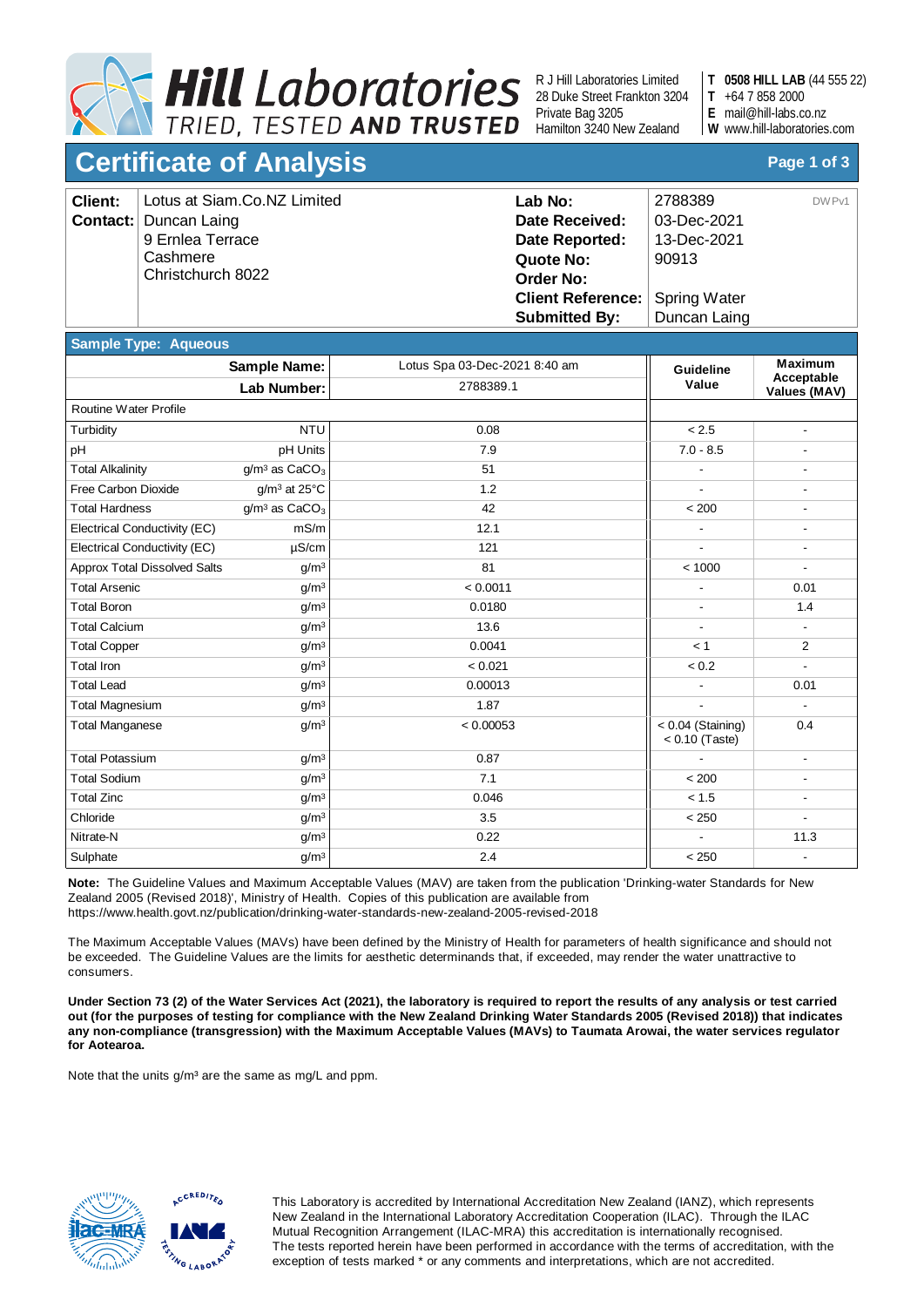## **Summary of Methods**

The following table(s) gives a brief description of the methods used to conduct the analyses for this job. The detection limits given below are those attainable in a relatively simple matrix.<br>Detection limits may be higher

| <b>Sample Type: Aqueous</b>         |                                                                                                                                                                                                                                                                                                                                                                                                                                                                                |                                        |              |
|-------------------------------------|--------------------------------------------------------------------------------------------------------------------------------------------------------------------------------------------------------------------------------------------------------------------------------------------------------------------------------------------------------------------------------------------------------------------------------------------------------------------------------|----------------------------------------|--------------|
| Test                                | <b>Method Description</b>                                                                                                                                                                                                                                                                                                                                                                                                                                                      | Default Detection Limit Sample No      |              |
| Routine Water Profile               |                                                                                                                                                                                                                                                                                                                                                                                                                                                                                |                                        | 1            |
| Filtration, Unpreserved             | Sample filtration through 0.45µm membrane filter. Performed at<br>Hill Laboratories - Chemistry; 101c Waterloo Road,<br>Christchurch.                                                                                                                                                                                                                                                                                                                                          |                                        | 1            |
| <b>Total Digestion</b>              | Nitric acid digestion. APHA 3030 E (modified) 23 <sup>rd</sup> ed. 2017.                                                                                                                                                                                                                                                                                                                                                                                                       |                                        | 1            |
| Turbidity                           | Analysis using a Hach 2100 Turbidity meter. Analysed at Hill<br>Laboratories - Chemistry; 101c Waterloo Road, Christchurch.<br>APHA 2130 B 23rd ed. 2017 (modified).                                                                                                                                                                                                                                                                                                           | 0.05 NTU                               | 1            |
| pH                                  | pH meter. Analysed at Hill Laboratories - Chemistry; 101c<br>Waterloo Road, Christchurch. APHA 4500-H <sup>+</sup> B 23rd ed. 2017.<br>Note: It is not possible to achieve the APHA Maximum Storage<br>Recommendation for this test (15 min) when samples are<br>analysed upon receipt at the laboratory, and not in the field.<br>Samples and Standards are analysed at an equivalent laboratory<br>temperature (typically 18 to 22 °C). Temperature compensation<br>is used. | 0.1 pH Units                           | 1            |
| <b>Total Alkalinity</b>             | Titration to pH 4.5 (M-alkalinity), autotitrator. Analysed at Hill<br>Laboratories - Chemistry; 101c Waterloo Road, Christchurch.<br>APHA 2320 B (modified for Alkalinity <20) 23rd ed. 2017.                                                                                                                                                                                                                                                                                  | 1.0 g/m <sup>3</sup> as $CaCO3$        | 1            |
| Free Carbon Dioxide                 | Calculation: from alkalinity and pH, valid where TDS is not >500<br>mg/L and alkalinity is almost entirely due to hydroxides,<br>carbonates or bicarbonates. APHA 4500-CO <sub>2</sub> D 23rd ed. 2017.                                                                                                                                                                                                                                                                        | 1.0 g/m <sup>3</sup> at $25^{\circ}$ C | $\mathbf{1}$ |
| <b>Total Hardness</b>               | Calculation from Calcium and Magnesium. APHA 2340 B 23rd<br>ed. 2017.                                                                                                                                                                                                                                                                                                                                                                                                          | 1.0 g/m <sup>3</sup> as $CaCO3$        | 1            |
| Electrical Conductivity (EC)        | Conductivity meter, 25°C. Analysed at Hill Laboratories -<br>Chemistry; 101c Waterloo Road, Christchurch. APHA 2510 B<br>23rd ed. 2017.                                                                                                                                                                                                                                                                                                                                        | $0.1$ mS/m                             | 1            |
| Electrical Conductivity (EC)        | Conductivity meter, 25°C. APHA 2510 B 23rd ed. 2017.                                                                                                                                                                                                                                                                                                                                                                                                                           | $1 \mu S/cm$                           | 1            |
| <b>Approx Total Dissolved Salts</b> | Calculation: from Electrical Conductivity.                                                                                                                                                                                                                                                                                                                                                                                                                                     | $2$ g/m <sup>3</sup>                   | 1            |
| <b>Total Arsenic</b>                | Nitric acid digestion, ICP-MS, trace level. APHA 3125 B 23rd ed.<br>2017 / US EPA 200.8.                                                                                                                                                                                                                                                                                                                                                                                       | $0.0011$ g/m <sup>3</sup>              | 1            |
| <b>Total Boron</b>                  | Nitric acid digestion, ICP-MS, trace level. APHA 3125 B 23rd ed.<br>2017.                                                                                                                                                                                                                                                                                                                                                                                                      | $0.0053$ g/m <sup>3</sup>              | $\mathbf{1}$ |
| <b>Total Calcium</b>                | Nitric acid digestion, ICP-MS, trace level. APHA 3125 B 23 <sup>rd</sup> ed.<br>2017.                                                                                                                                                                                                                                                                                                                                                                                          | $0.053$ g/m <sup>3</sup>               | $\mathbf{1}$ |
| <b>Total Copper</b>                 | Nitric acid digestion, ICP-MS, trace level. APHA 3125 B 23rd ed.<br>2017 / US EPA 200.8.                                                                                                                                                                                                                                                                                                                                                                                       | $0.00053$ g/m <sup>3</sup>             | $\mathbf{1}$ |
| <b>Total Iron</b>                   | Nitric acid digestion, ICP-MS, trace level. APHA 3125 B 23rd ed.<br>2017.                                                                                                                                                                                                                                                                                                                                                                                                      | $0.021$ g/m <sup>3</sup>               | 1            |
| <b>Total Lead</b>                   | Nitric acid digestion, ICP-MS, trace level. APHA 3125 B 23rd ed.<br>2017 / US EPA 200.8.                                                                                                                                                                                                                                                                                                                                                                                       | $0.00011$ g/m <sup>3</sup>             | 1            |
| <b>Total Magnesium</b>              | Nitric acid digestion, ICP-MS, trace level. APHA 3125 B 23rd ed.<br>2017.                                                                                                                                                                                                                                                                                                                                                                                                      | $0.021$ g/m <sup>3</sup>               | 1            |
| Total Manganese                     | Nitric acid digestion, ICP-MS, trace level. APHA 3125 B 23rd ed.<br>2017 / US EPA 200.8.                                                                                                                                                                                                                                                                                                                                                                                       | $0.00053$ g/m <sup>3</sup>             | 1            |
| <b>Total Potassium</b>              | Nitric acid digestion, ICP-MS, trace level. APHA 3125 B 23rd ed.<br>2017.                                                                                                                                                                                                                                                                                                                                                                                                      | $0.053$ g/m <sup>3</sup>               | 1            |
| <b>Total Sodium</b>                 | Nitric acid digestion, ICP-MS, trace level. APHA 3125 B 23rd ed.<br>2017.                                                                                                                                                                                                                                                                                                                                                                                                      | $0.021$ g/m <sup>3</sup>               | 1            |
| <b>Total Zinc</b>                   | Nitric acid digestion, ICP-MS, trace level. APHA 3125 B 23rd ed.<br>2017 / US EPA 200.8.                                                                                                                                                                                                                                                                                                                                                                                       | $0.0011$ g/m <sup>3</sup>              | 1            |
| Chloride                            | Filtered sample from Christchurch. Ion Chromatography. APHA<br>4110 B (modified) 23rd ed. 2017.                                                                                                                                                                                                                                                                                                                                                                                | $0.5$ g/m <sup>3</sup>                 | 1            |
| Nitrate-N                           | Filtered sample from Christchurch. Ion Chromatography. APHA<br>4110 B (modified) 23rd ed. 2017.                                                                                                                                                                                                                                                                                                                                                                                | $0.05$ g/m <sup>3</sup>                | 1            |
| Sulphate                            | Filtered sample from Christchurch. Ion Chromatography. APHA<br>4110 B (modified) 23rd ed. 2017.                                                                                                                                                                                                                                                                                                                                                                                | $0.5$ g/m <sup>3</sup>                 | 1            |